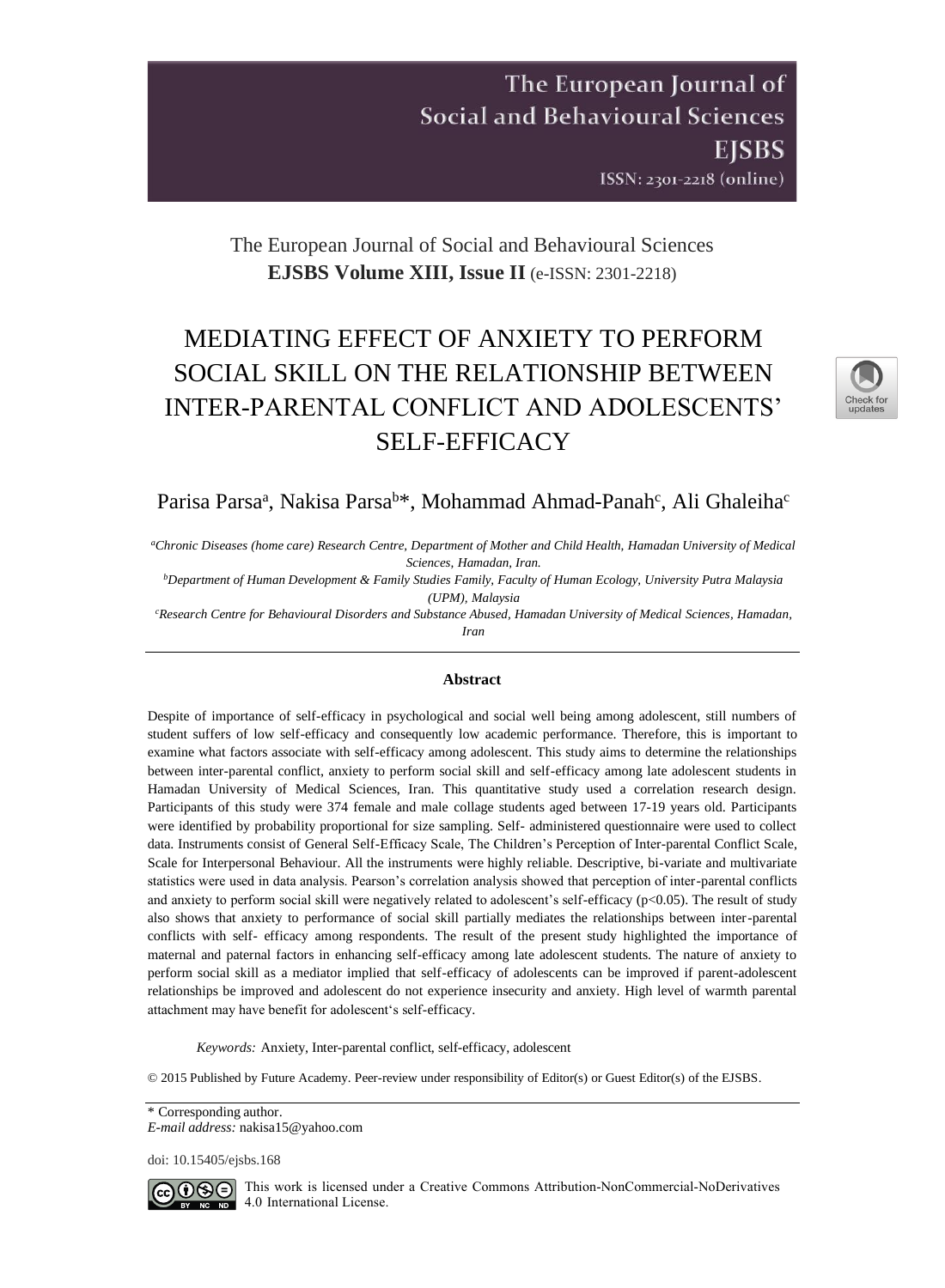# **1. Introduction**

Self-efficacy beliefs illuminate how people think, behave and feel (Bandura, 1994). In addition, it has impact on various health outcomes (Bandura, 1997). During adolescence selfawareness of ability is helpful to make a plan and pursue till achieve the goals (Choi, 2003; Pajares & Schunk, 2002). On the other hands, adolescents with low self-efficacy have weak ambitions and low commitment to the goals they choose to follow (Langendorfer et al., 2006), hesitate about their abilities, and focus on obstacles, personal incompetence and negative results (Bandura, 1986). According to Scott & Dearing (2012) one's hesitate of capability to contact with others, related to negative social relationships and that may cause depression and anxiety to perform social skills. During late adolescence, individuals are preparing for the life choices and responsibilities they will assume during their adult lives. Family is viewed as an initial source of self-efficacy and known as a primary source for their children and adolescent's well-being (Sorkhabi, 2005).

### **2. Research Questions**

Inter-parental conflict is related to parents' withdrawal and negative response of their children needs and reduced parental physical and psychological availability (Cummings & Davies, 1994). Parental conflict has possibilities to infer with child and adolescence development such as conflict between parents may provide a constant pressure that damages modify and erode children's self- efficacy (Bandura, 1997; Cui et al., 2005; Cummings & Davies, 1994; Fosco & Grych 2008; Grych et al., 1992). In social modeling, usually adolescent imitate their parents' behavior to make a pattern of conflictive behavior (Bandura, 1997; Pryor & Pattison, 2007). This pattern affects on late adolescents quality of their social relationships and psychological well-being (Van Doorn et al., 2007). Academic adjustment is related to psychological and social wellbeing among students. Studies have shown low selfefficacy contribute to low academic performance. Therefore, this is important.

#### **3. Research Questions**

What factors associate with self-efficacy among late adolescents?

#### **4. Purpose of the Study**

This study aims to determine the relationships between inter-parental conflict, anxiety to perform social skill and self-efficacy among late adolescent students in Hamadan University of Medical Sciences, Iran.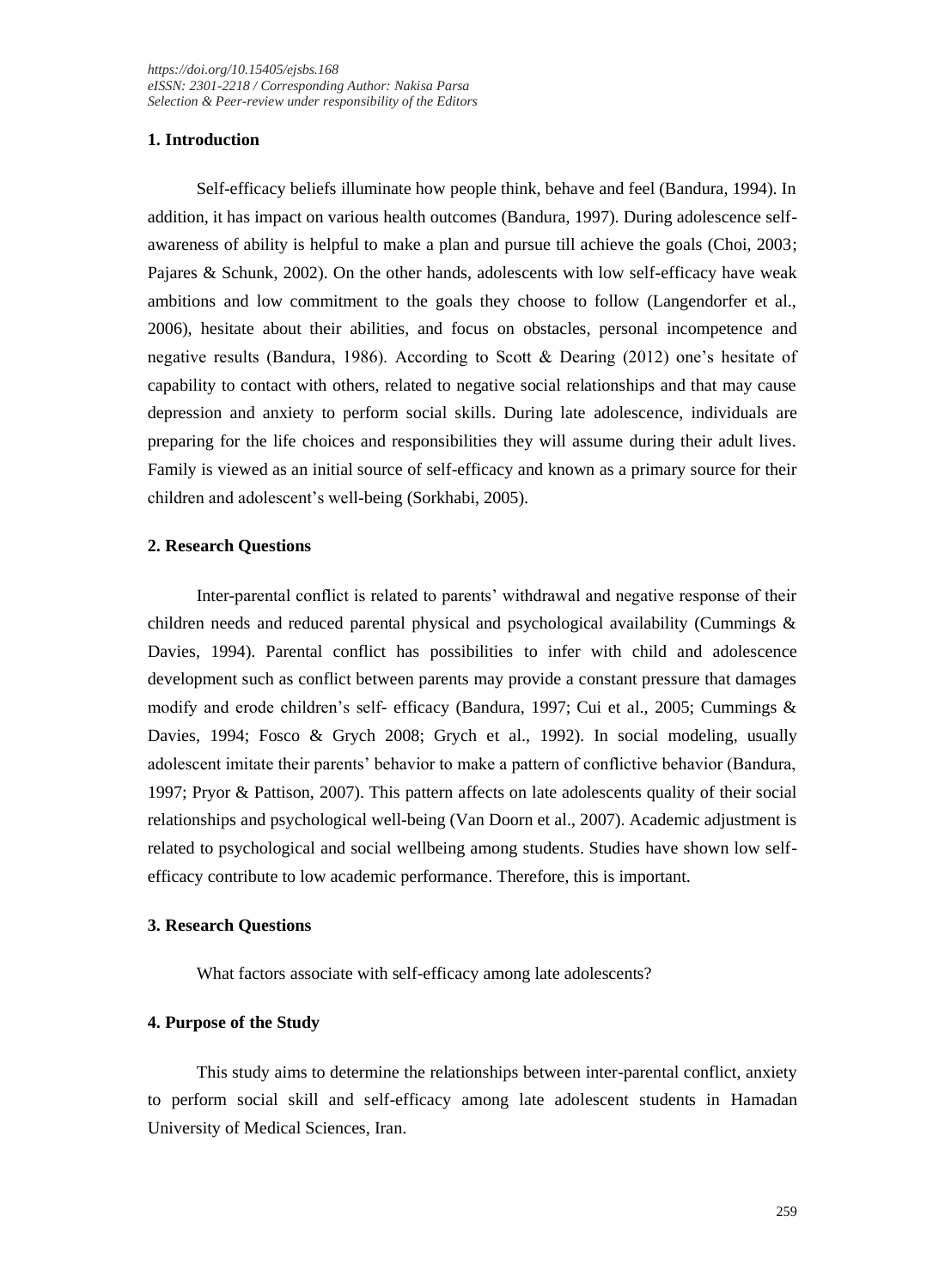### **5. Research Methods**

A total of 374, freshman college students were selected randomly from Hamadan University of Medicine and Health Science in Iran. The backward-forward translation method was used to trans- cultural adaptation of study instrument. First, the instruments translated from English into Persian language. Second, two separate local professional translator back- translated instruments from Persian to English. The similarity of meaning and concepts of these two versions of translation were approved by two university's lecturer advisor in Hamadan University of Medicine and Health Science in Iran. The present study has been used the measurements which consisted of the respondents 'demographic background, the Scale for Interpersonal Behavior (SIB) and General Self-efficacy Scale (GSE). Participants were inquired to fulfill a demographic form about their age, gender, ethnicity, level of education, child number, birth order, and student living status moreover, parent's age, education, employment, marriage status and family monthly income.

### *5.1. The Scale for Interpersonal Behavior (SIB)*

The adolescents' anxiety to performance of social skills was evaluated by The Scale for Interpersonal Behavior (Arrindell et al., 1984). This scale consists of 50 items and assess adolescent' anxiety and frequency to performing of social skills. In current study 46 items ( $\alpha$ ) =0.94) were used to measure anxiety to performance of social skills and items were reverse scored. This scale comprises of four subscales namely expression of negative feelings with 15 items ( $\alpha$  =0.83), expression of own limitation or insecurity 14 items ( $\alpha$  =0.86), initiating assertiveness consists of 9 items ( $\alpha$  =0.79), and positive feeling with 8 items (1=0.76). Items are specified on a 5-point scale varying from 1 (not at all anxious) to 5 (extremely anxious). Higher scores represent of more adaptive of social skills.

#### *5.2. General Self-Efficacy Scale (GSE)*

The General Self-Efficacy Scale GSE was assessed adolescent's self-efficacy (Schwarzer & Jerusalem, 1995) this measure consists of 10 items ( $\alpha = 0.85$ ) and assess a general sense of self- efficacy to predict manage and adjust with daily disturbing situation. This is a 4-point likert type scale from  $1 \{ \text{not true at all of me} \}$  to  $4 \{ \text{very true} \}$ . High scores on the general self-efficacy shows respondent with moderately high sense of self-efficacy.

Before stating actual data collection, a pilot study was done among 30 students for assessing and performing necessary modification. These students were not included in the study samples. The SPSS version 19 was utilized for data analysis. The bi-variate correlation and Multiple linear Regression (MLR) Analysis were used to examine the relations between variables. The significant level was set at  $p<0.05$ .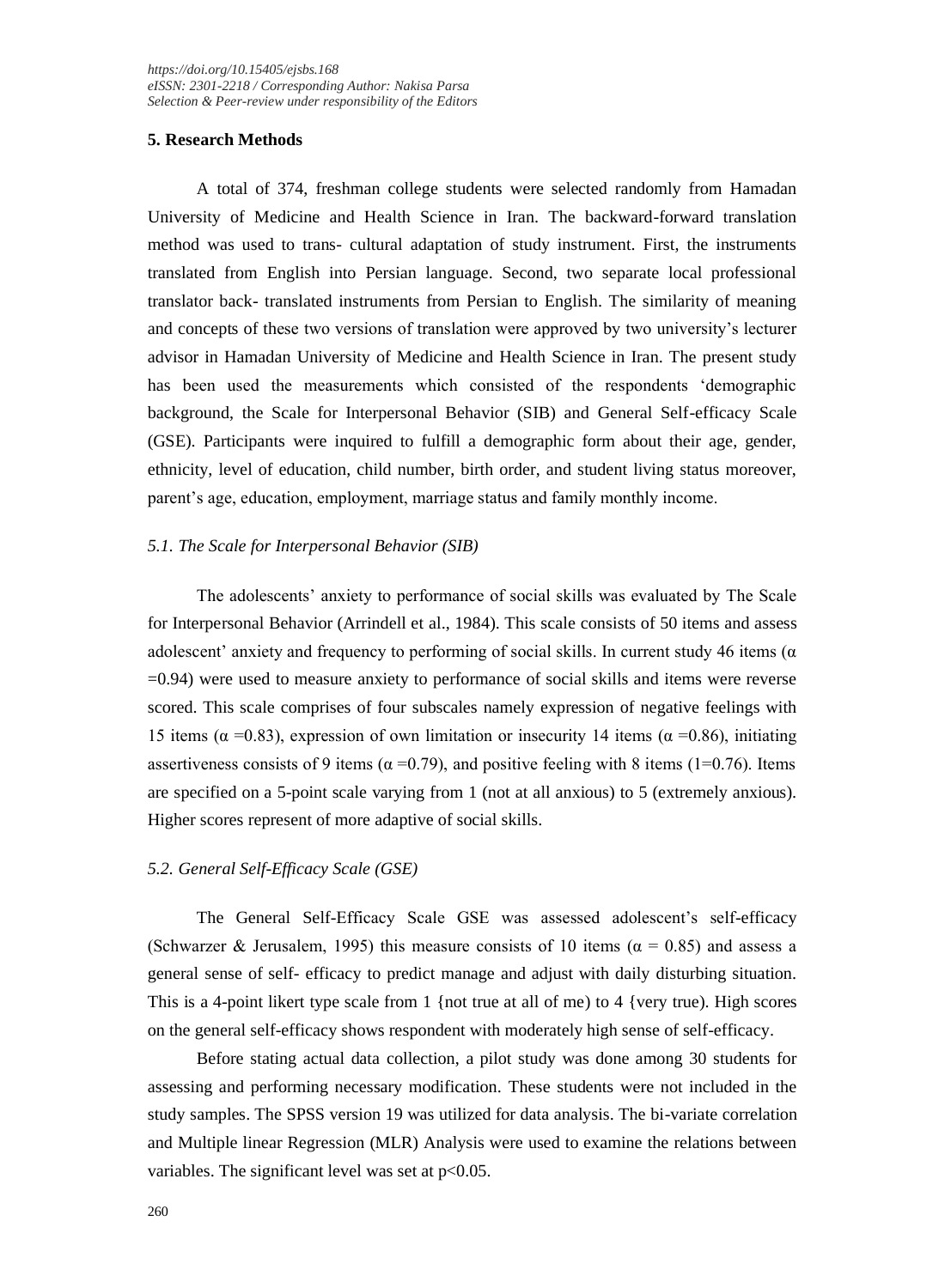# **6. Findings**

There were 69.5% female and 30.5% male. Mean age of respondents was 18.5±6.7 year. The majority of participant's biological parents, 97.9 recognized as being married. The parents' age ranged from 37 to 67 years (mothers' age mean=  $45.67$ , SD=  $6.27$ ; fathers' age mean=50.66, SD=7.28). In term of parents' education, the level of father's education was relatively higher than mother's education. About one third of mothers had tertiary education whereas more than half of fathers had tertiary education. 5.3% of participants reported that mothers obtained a post-graduate degree from university, 32% had Bachelor degree, and 45% completed high school. Meanwhile, 43% of fathers had Bachelor degree, 15% obtained a post-graduate degree from university and 32% completed high school. Parents' occupation Most of participants' mothers were housewives (62%) in comparison with 50% of fathers were self-employed, followed by 47.1% government employed.

Table 1 shows that there was a direct significant effect of Inter-parental conflicts on adolescents' self efficacy (B=-.066, SE=.015, t=-4.412  $p<0.05$ ) and anxiety to perform social skill (B=.528, SE=.097, t=5.429, p<.05). The relationship between anxiety to perform social skill (mediator) and self efficacy was also significant  $(B=-.024, SE=.008, t=-3.113, p<.05)$ . The results of multiple regression analysis at the forth step of the multiple regression analysis support the mediation model. The relationship between parental conflict and self efficacy after control for anxiety to perform social skill was reduced  $(B=-.058, SE=.015, t=-3.712,$  $p<.05$ ).

The amount of mediation was determined by subtracting the regression coefficient of parental conflict to adolescents' self efficacy in the forth regression (when anxiety to perform social skill controlled) from the regression coefficient of parental conflict to adolescents' self efficacy in first regression (when anxiety to perform social skill was not controlled). The reduction was -0.066 - (- 0.058)= -0.08.

| Step | IV                                 | DV                                                 | В          | SЕ   | <b>Beta</b> |          |
|------|------------------------------------|----------------------------------------------------|------------|------|-------------|----------|
|      | Inter-parental conflict            | Self efficacy                                      | $-066**$   | .015 | $-262$      | $-4.412$ |
|      | Inter-parental conflict            | Anxiety to perform social skill .528 <sup>**</sup> |            | .097 | .271        | 5.429    |
| 2    | Anxiety to perform<br>social skill | Self efficacy                                      | $-0.024**$ | .008 | $-159$      | $-3.113$ |
|      | Inter-parental conflict            | Self efficacy                                      | $-.058**$  | .015 | $-.194$     | $-3.712$ |
|      |                                    | Anxiety to perform social skill                    | $-0.016*$  | .008 | $-.107$     | $-2.042$ |

**Table 1.** Relationship between Inter-parental conflict and adolescent Self-efficacy mediated by Anxiety to perform social skill

Note: B: Unstandardized coefficient, Beta: Standardized coefficient

 $*p<0.01, *p<0.01$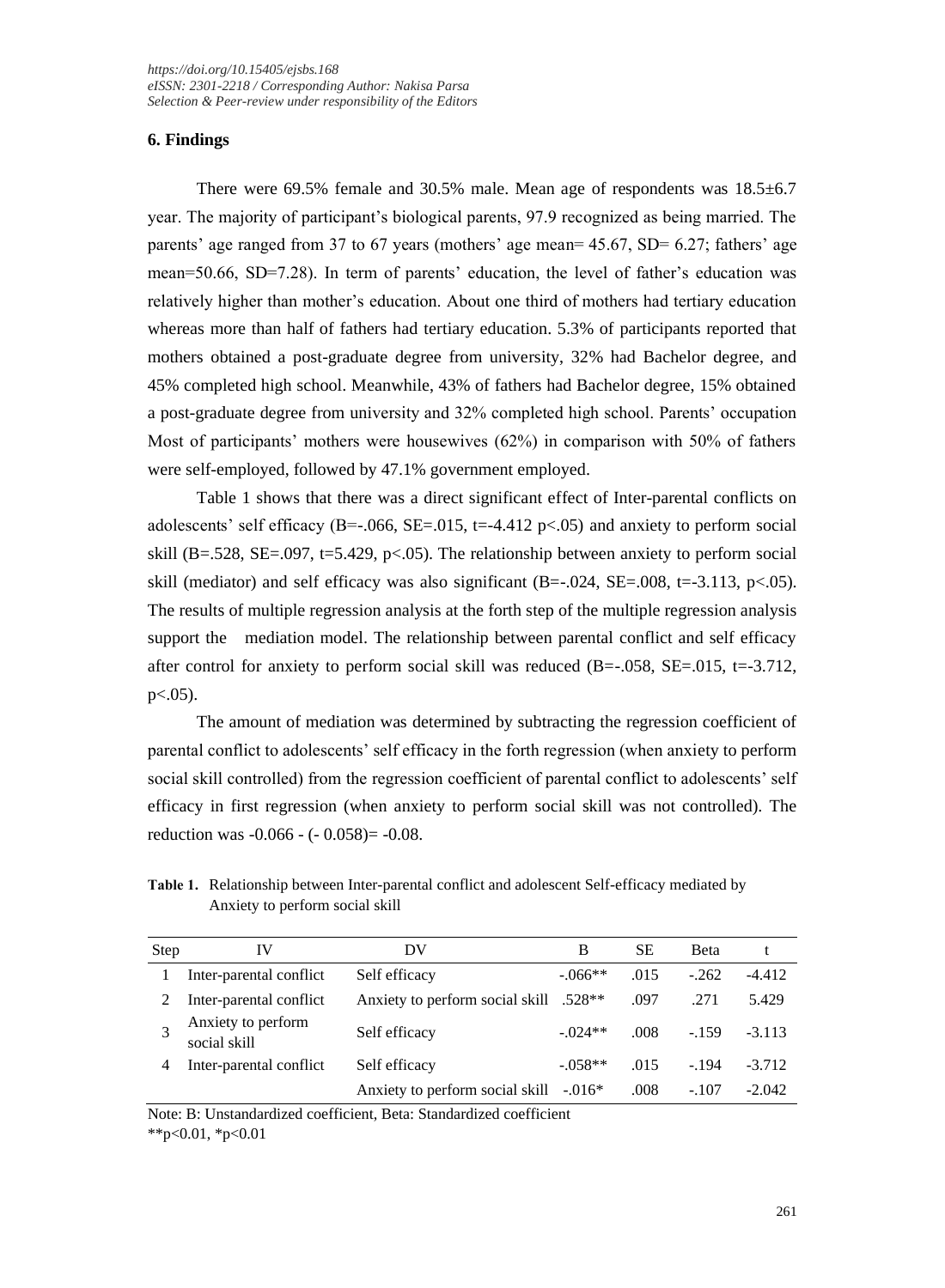Sobel test (Baron & Kenny, 1986) was used to check the significance of the indirect effect of parental conflict on self efficacy via anxiety to perform social skill. The result of Sobel test confirmed anxiety to perform social skill significantly mediates the influence of parental conflict to adolescents' self efficacy. (Sobel test: a=.528, b=-.024, Sa=.097,  $Sb=.008$ ,  $z=.2.627$ ,  $SE=.0.004$ ,  $p=.008$ . Therefore, the hypothesis is supported).

#### **7. Conclusions**

The findings of current study indicate that adolescents with higher inter-parental conflicts have experienced more anxiety to perform social skills and less self efficacy. Due to the multiple social transitions that characterize late adolescence, the influence of interparental conflict on emotional and socio-cognitive reactions may be more evident during this life stage (David & Murphy, 2004). Steinberg (1998) found late adolescence to be one of the loneliest periods of the life span, because of the reform of peer relationships and moving to new environments, such as college. It is suggesting that need to focus more attention on late adolescents and young adults. Previous research also suggests that young adults exposed to their parents' interpersonal dysfunction may experience greater anxiety about and avoidance of participating in relationships of their own (Amato, 2000; Riggio, 2004). As a result, they have more difficulty forming stable, satisfying relationships that might be affected on their self efficacy.

Children who observe others obtain desired outcomes as a result of a specific action are likely to imitate the action. If their behavior results in a desired outcome, children are more likely to show it again later. Children's sense of efficacy in the situation will also increase if they are successful in bringing about the desired outcome (Bandura, 1977a). This feedback from the environment therefore influences children's expectancies and beliefs which, in turn, influence future behavior and motivation to exhibit certain behaviors. However, if their behavior brings about undesired outcomes, they are less likely to exhibit the behavior again and their sense of efficacy will decrease due to perceived failure in these situations. In this sense, a reciprocal system is put in place and perceived self-efficacy obtains a causal role in determining behavior (Bandura, 1997; Bandura, et al., 2001).

If socially anxious children are doing poorly in stressful social situations they are more likely to receive negative feedback from the environment on their performance. Since people rely mostly on the environment to inform them if their behavior has been successful (Bandura, 1997), socially anxious children are expected to experience failure if they receive negative or little positive feedback from others. This would, in turn, lead them to have less self-efficacy and expect worse outcomes when they are faced with a similar situation again.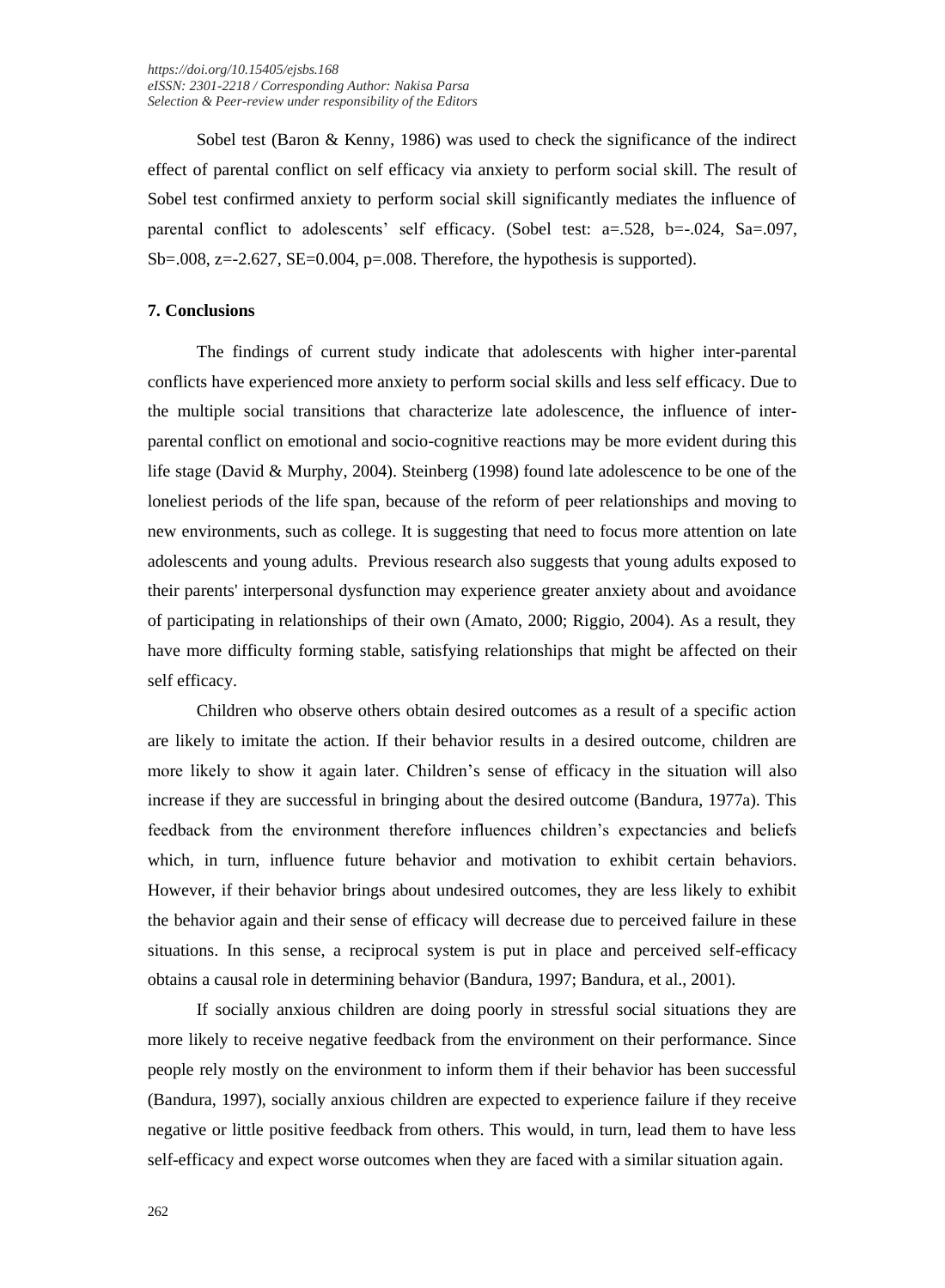*<https://doi.org/10.15405/ejsbs.168> eISSN: 2301-2218 / Corresponding Author: Nakisa Parsa Selection & Peer-review under responsibility of the Editors*

As children begin to interact with peers, this process starts to unfold and they develop beliefs about their ability to bring about certain outcomes in social interactions. Children may experience different levels of anxiety when interacting with others and the anxiety may affect their performance in the situation. Although the developmental trajectory of social anxiety has not yet been fully determined, various findings have indicated that certain temperamental characteristics, such as behavioral inhibition, may make some children more susceptible to experience anxiety in social situations (Ollendick & Hirshfeld-Becker, 2002). The children who do experience anxiety may therefore be less successful at bringing about desired outcomes due to performance inhibition. If they are not successful, they will receive little positive feedback, or even negative feedback, from the environment. Such outcomes will reduce the chances of children exposing themselves to similar social situations in the future. The avoidance will then lead to increased anxiety and even less chance of succeeding in social interactions, which will decrease their self-efficacy even further. A reciprocal cycle is therefore put in place, where social anxiety leads to avoidance of social situations and decreased self-efficacy and outcome expectancy.

#### **Acknowledgements**

The author(s) declare that there is no conflict of interest.

#### **References**

- Amato, P. R., & Sobolewski, J. M. (2001). The effects of divorce and marital discoud on adult children's psychological well-being. *American Sociological Review, 66*, 900-921. https://doi.org/10.2307/3088878
- Arrindell, W. A., De Groot, P. M., & Walburg, J. A. (1984). *The Scale for Interpersonal Behavior: SIG* [The Scale for Interpersonal Behavior: SIB]. Lisse, Netherlands: Swets & Zeitlinger. https://doi.org/10.1037/t05002-000
- Bandura, A. (1977a). Self-efficacy: Toward a unifying theory of behavioral change. *Psychological Review, 84*(2), 191-215. https://doi.org/10.1037/0033-295X.84.2.191
- Bandura, A. (1977b). *Social learning theory*. Upper Saddle River, NJ: Prentice Hall.
- Bandura, A. (1986). *Social foundations of thought and action: A social cognitive theory*. Englewood Cliffs, NJ: Prentice Hall.
- Bandura, A. (1994). Self-efficacy. In V. S. Ramachaudran (Ed.), Encyclopedia of human behavior (Vol. 4, pp. 71-81). New York: Academic Press. (Reprinted in H. Friedman [Ed.], *Encyclopedia of mental health*. San Diego: Academic Press, 1998).
- Bandura, A. (1997). *Self-efficacy*: *The exercise of control*. New York, NY: W. H. Freeman and Company.
- Bandura, A., Barbanelili, C., Caprara, G. V., & Pastorelli, C. (2001). Self-efficacy beliefs as shapers of children's aspirations and career trajectories. *Child Development, 72*, 187- 206. https://doi.org/10.1111/1467-8624.00273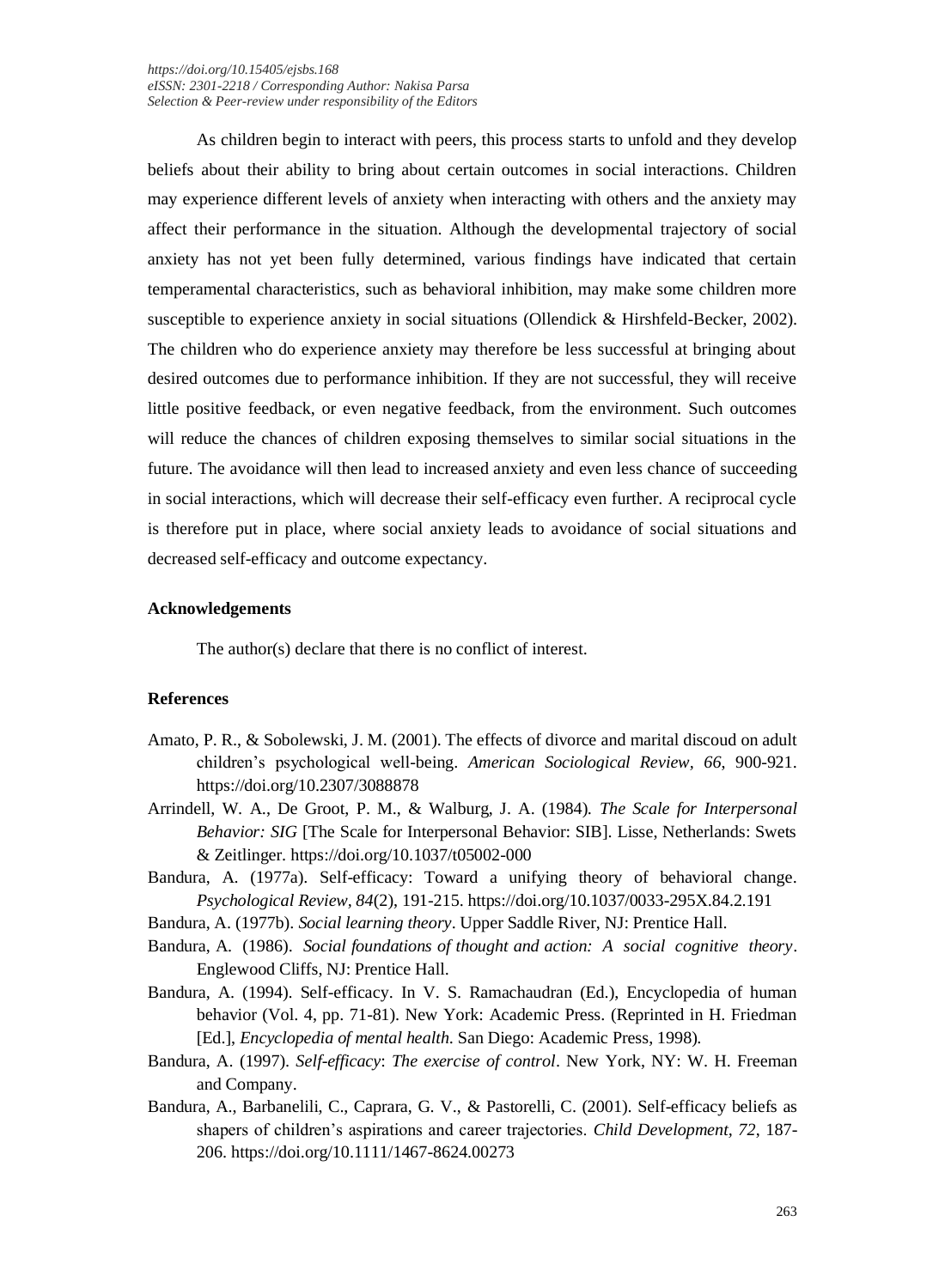- Baron, R. M., & Kenny, D. A. (1986). The moderator-mediator variable distinction in social psychological research: Conceptual, strategic and statistical considerations. *Journal of Personality and Social Psychology, 51*, 1173-1182. https://doi.org/10.1037/0022- 3514.51.6.1173
- Choi, N. (2003). Further examination of the self-efficacy scal. *Psychological Report, 92*, 437- 480. https://doi.org/10.2466/pr0.2003.92.2.473
- Cui, M., Conger, R. D., & Lorenz, F. O. (2005). Predicting change in adolescent adjustment from changes in marital problems. *Developmental Psychology, 41*(5), 812-823. https://doi.org/10.1037/0012-1649.41.5.812
- Cummings, E. M., & Davies, P. T. (1994). Maternal depression and child development. *Journal of Child Psychology & Psychiatry, 35*, 73-112. https://doi.org/10.1111/j.1469- 7610.1994.tb01133.x
- David, K. M., & Murphy, B. C. (2004). Interparental conflict and late adolescents' sensitization to conflict: The moderating effects of emotional functioning and gender. *Journal of Youth and Adolescence, 33*, 187-200. https://doi.org/10.1023/B:JOYO.0000025318.26238.40
- Fosco, G. M., & Grych, J. H. (2008) Emotional, cognitive, and family systems mediators of children's adjustment to interparental conflict, *Journal of Family Psychology, 22*(6), 843-54. https://doi.org/10.1037/a0013809
- Grych, J. H., Seid, M., & Fincham, F. D. (1992). Assessing marital conflict from the child's perspective: The children's perception of interparental conflict scale. *Child Development, 63*, 558-572. https://doi.org/10.2307/1131346
- Langendorfer, F., Hodapp, V., Kreutz, G., & Bongard, S. (2006). Personality and performance anxiety among professional orchestra musicians. *Journal of Individual Differences, 27*, 162-171. https://doi.org/10.1027/1614-0001.27.3.162
- Ollendick, T. H., & Hirshfeld-Becker, D. R. (2002). The developmental psychopathology of social anxiety disorder. *Society of Biological Psychiatry, 51*, 44-58. https://doi.org/10.1016/S0006-3223(01)01305-1
- Pajares, F., & Schunk, D.H. (2002). Self and self-belief in psychology and education: A historical perspective. *Improving academic achievement: impact of psychological factors on education*, 3-21. https://doi.org/10.1016/B978-012064455-1/50004-X
- Pryor, J. E., & Pattison, R. (2007). Adolescents' perceptions of parental conflict: The downside of silence. *Journal of Family Studies, 13*, 72-77. https://doi.org/10.5172/jfs.327.13.1.72
- Riggio, H. R. (2004). Parental marital conflict and divorce, parent-child relationships, social support, and relationship anxiety in young adulthood. *Personal Relationships, 11*, 99- 114. https://doi.org/10.1111/j.1475-6811.2004.00073.x
- Schwarzer, R., & Jerusalem, M. (1995). Generalized Self-Efficacy Scale. In J. Weinman, & S. Wright, & M. Johnston, *Measures in health psychology: A user's portfolio. Causal and control beliefs* (pp. 35-37). Windsor, UK: Nfer-Nelson.
- Scott. W. D., & Dearing, E. (2012). A longitudinal study of self-efficacy and depressive symptoms in youth of a North American Plains tribe. *Development and Psychopathology, 24*, 607– 622. https://doi.org/10.1017/S0954579412000193
- Sorkhabi, N. (2005). Applicability of Baumrind's parent typology to collective culture: analysis of cultural explanations of parent socialization effects. *International Journal of Behavioral Development, 29*, 552-563. https://doi.org/10.1177/01650250500172640